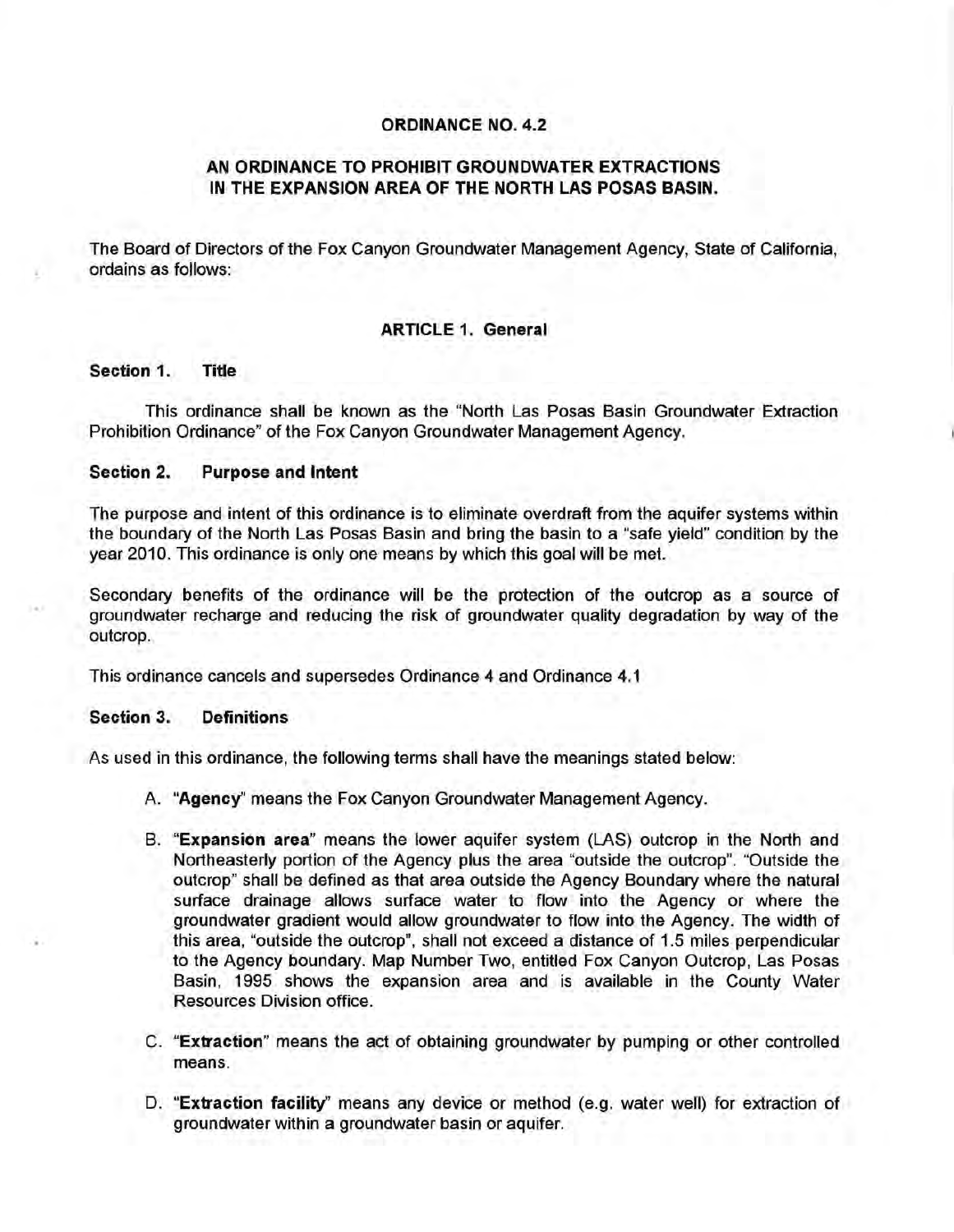- E. "Groundwater" means water beneath the surface of the earth within a zone where the soil is saturated with water.
- F. "LAS outcrop" means the area of Lower Aquifer System surface exposure as defined by Map Number One, Fox Canyon Outcrop, Las Posas Basin, 1982. This map is available for inspection in the Ventura County Water Resources Division office.
- G. "Non water bearing area" means an area which, as of the effective date of Ordinance 4, does not contain groundwater of sufficient quantity or quality to permanently supply a proposed water use.
- H. "Operator" means a person who operates a groundwater extraction facility. In the event the Agency is unable to determine who operates a particular extraction facility, then "operator'' shall mean the person to whom the extraction facility is assessed by the County Assessor, or, if not separately assessed, the person who owns the land upon which the extraction facility is located.
- I. "Person" includes any state or local governmental agency, private corporation, firm, partnership, individual, group of individuals, or, to the extent authorized by law, any federal agency.

## ARTICLE 2. North Las Posas Basin Extraction Prohibition

#### Section 1. Extraction Prohibition

A. Except as permitted by paragraph C. below, increasing the quantity of all types of groundwater use in the expansion area from extraction facilities located in the North Las Posas Basin is prohibited after June 30, 1988.

B. To qualify for expansion of agricultural groundwater use, irrigation systems consistent with best management practices and typical for permanently established citrus and avocado orchards in the area must be installed and trees must be planted prior to July 1, 1988. To qualify for expansion of a municipal or industrial groundwater use, a water system conforming to California Health and Safety Code and Uniform Plumbing Code requirements must be installed prior to the effective date of Ordinance 4, or must be installed and used to continuously supply the project with an adequate quantity of groundwater prior to July 1, 1988.

C. Use of groundwater or water from any other source is permissible on the expansion area provided:

- (1) Any use of groundwater on the expansion area shall comply with this and other Agency ordinances.
- (2) Neither efficiency allocations nor baseline allocations are permitted for any area on the outcrop.
- (3) The groundwater from inside the Agency that is used on the outcrop must be part of an Agency approved historical or baseline allocation.
- (4) The use of all water in the expansion area shall be conditioned by the Agency to: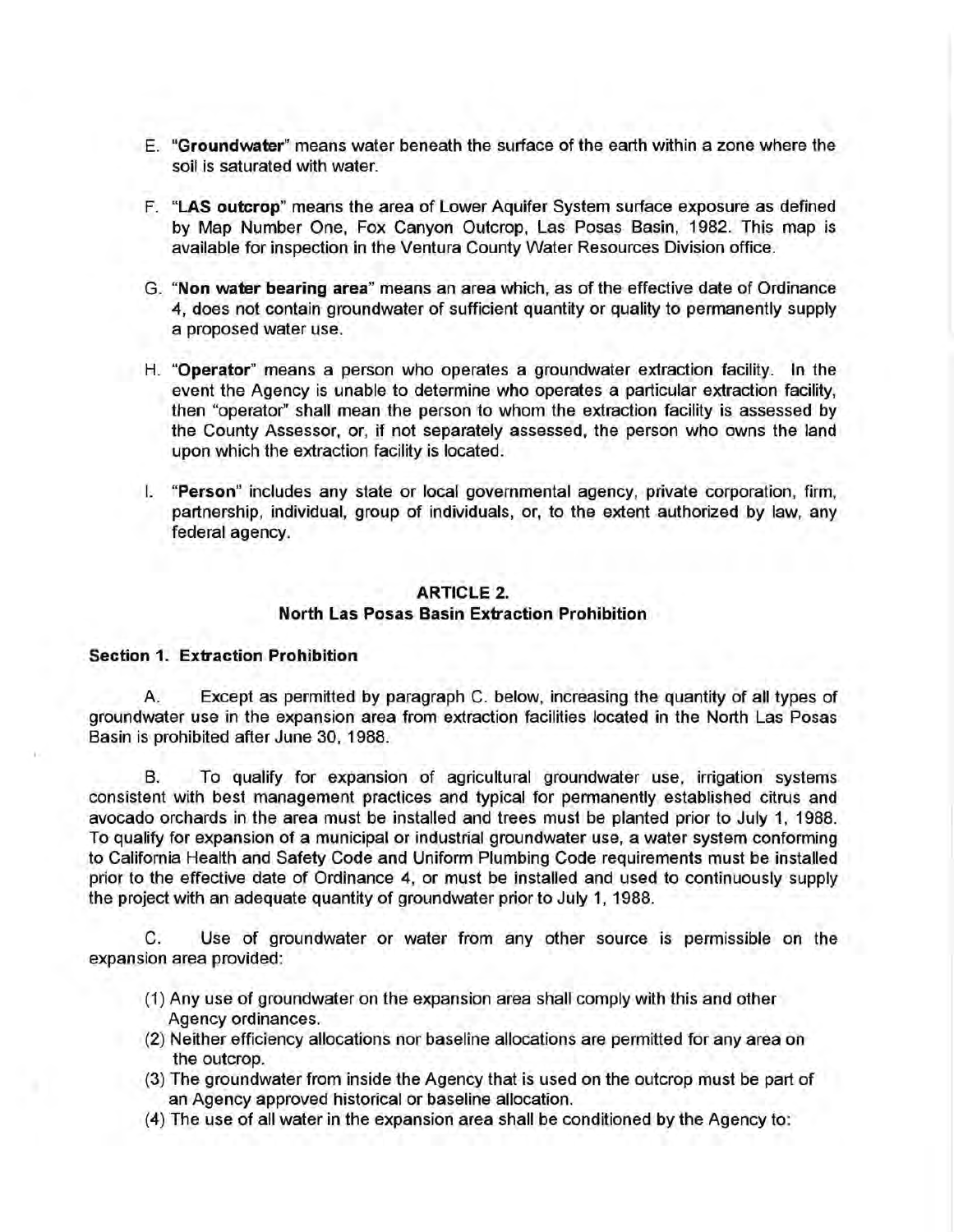- (a) Insure that the outcrop is not exposed to potential contamination of any type.
- (b) Insure that the ability of the outcrop to provide recharge by percolation is not diminished.
- (5) Groundwater from inside the Agency shall not be used on that part of the expansion area that is outside the outcrop or any other area outside the Agency boundary.

As a minimum, these requirements preclude the following land uses:

- (1) Land uses on the outcrop that increase the net groundwater use of approved extraction facilities.
- (2) Land uses on the outcrop that require groundwater in excess of the historical allocation or the granting of baseline or efficiency allocations.
- (3) Land uses that reduce or lead to the reduction of the capability of the outcrop to provide recharge.

#### **Section 2. Monitoring**

The Agency will monitor the extraction prohibition by regular review of applications to the Resource Conservation District and Ventura County Public Works Agency Land Development Section required by the County Hillside Erosion Control Ordinance and applications to the Ventura County Division of Building and Safety. The Agency and/or any of the above entities will review applications prior to final processing to ensure that the proposed project is in compliance with the extraction prohibition.

In addition to the above reviews, the Agency may conduct land use surveys of the extraction prohibition area.

#### **Section 3. Enforcement**

If a proposed project would violate the extraction prohibition, the Agency shall notify the operator in writing that use of groundwater from that North Las Posas Basin extraction facility is prohibited.

If groundwater from extraction facilities in the North Las Posas Basin is used on land where the extraction prohibition applies, the operator and/or person responsible for such use shall be in violation of this ordinance and shall be notified in writing to immediately stop such prohibited use.

#### **ARTICLE 3.**

#### **North Las Posas Basin Extraction Facility Prohibition**

## **Section 1. New Extraction Facilities**

New and replacement extraction facilities in the North Las Posas Basin to extract groundwater for use in the expansion area must be approved as provided by Section 2. below. Such facilities shall conform to the requirements of this and all other Agency ordinances.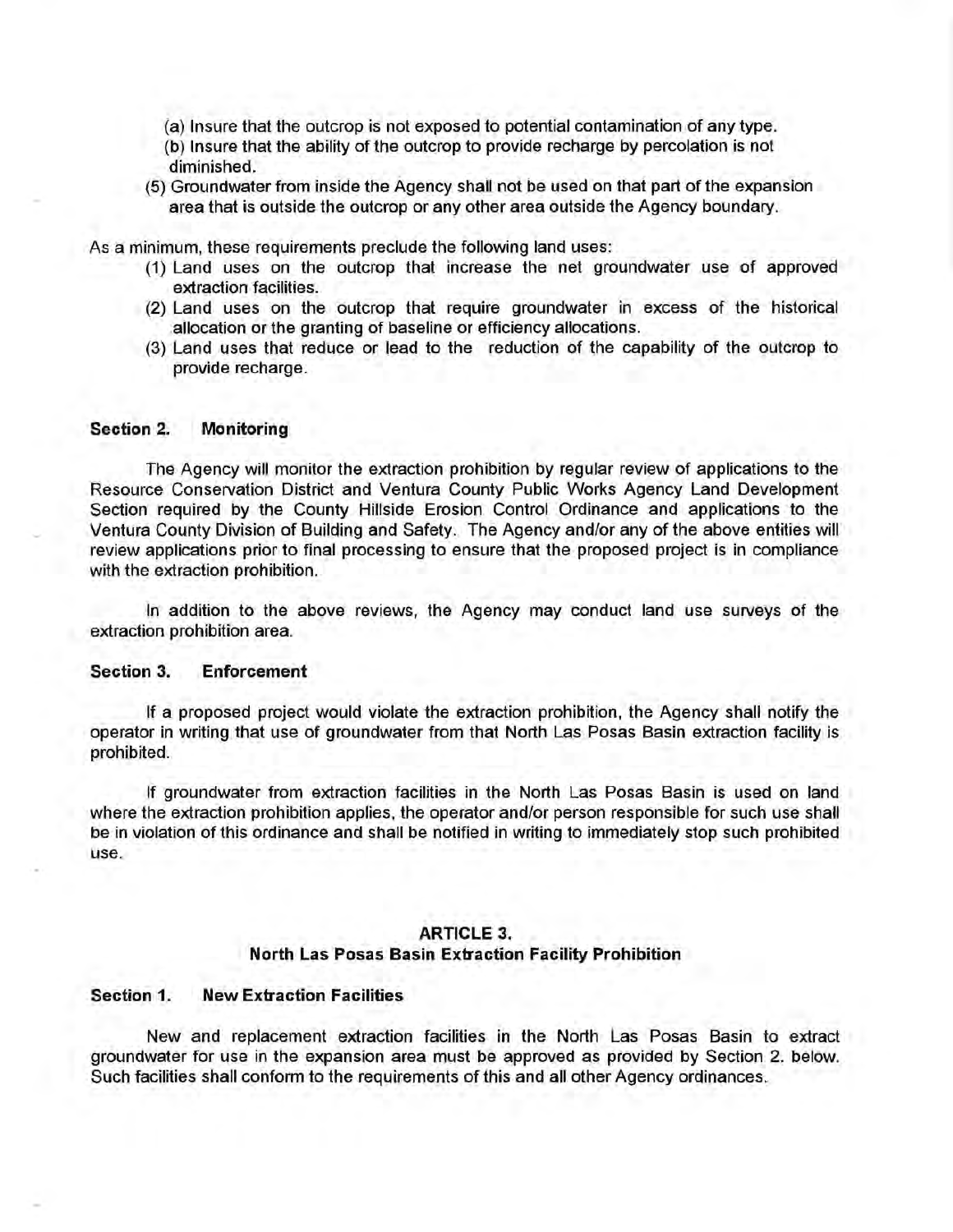#### **Section 2. Permit Required**

No operator or person shall construct a new extraction facility or a replacement extraction facility within the North Las Posas Basin after June 30, 1988 unless such work is done pursuant to an unexpired written permit for such work issued by the Agency.

## **Section 3. Permit Application**

Application to construct an extraction facility shall be made to the Agency on the approved Ventura County Water Well Ordinance form available from the Ventura County Public Works Agency, and shall include all information required by the County Well Ordinance and the following:

- a. Location(s) of groundwater use including acreage accurately plotted on copy of the Ventura County Assessor's Parcel Map.
- b. The proposed crop type(s) or Municipal and Industrial use(s) at each location.
- c. A brief description of the type of irrigation or distribution system and metering equipment to be used.
- d. The estimated average annual quantity of water use proposed for each location of use.

#### **Section 4. Monitoring**

The Agency will monitor compliance with this Article by reviewing County well permit applications and reported groundwater extractions and by conducting necessary field surveys.

## **ARTICLE 4. Appeals**

A property owner may appeal the provisions of this ordinance regarding the potential contamination that would result from the construction of a single family domestic septic system on the outcrop. At the Board's discretion, septic systems may be approved provided there is evidence sufficient to conclude that there would be no detriment to the quality of water in the basin as a result of the proposed septic system. The provisions of this article apply only to septic systems on, or outside the outcrop.

#### **ARTICLE 5. Penalties**

Any operator or person who intentionally violates any provision of this ordinance shall be guilty of an infraction and may be required to pay a fine to the Agency not to exceed five hundred dollars (\$500).

Any operator or person who negligently or intentionally violates any provision of this ordinance may also be liable civilly to the Agency for a sum not to exceed one thousand dollars